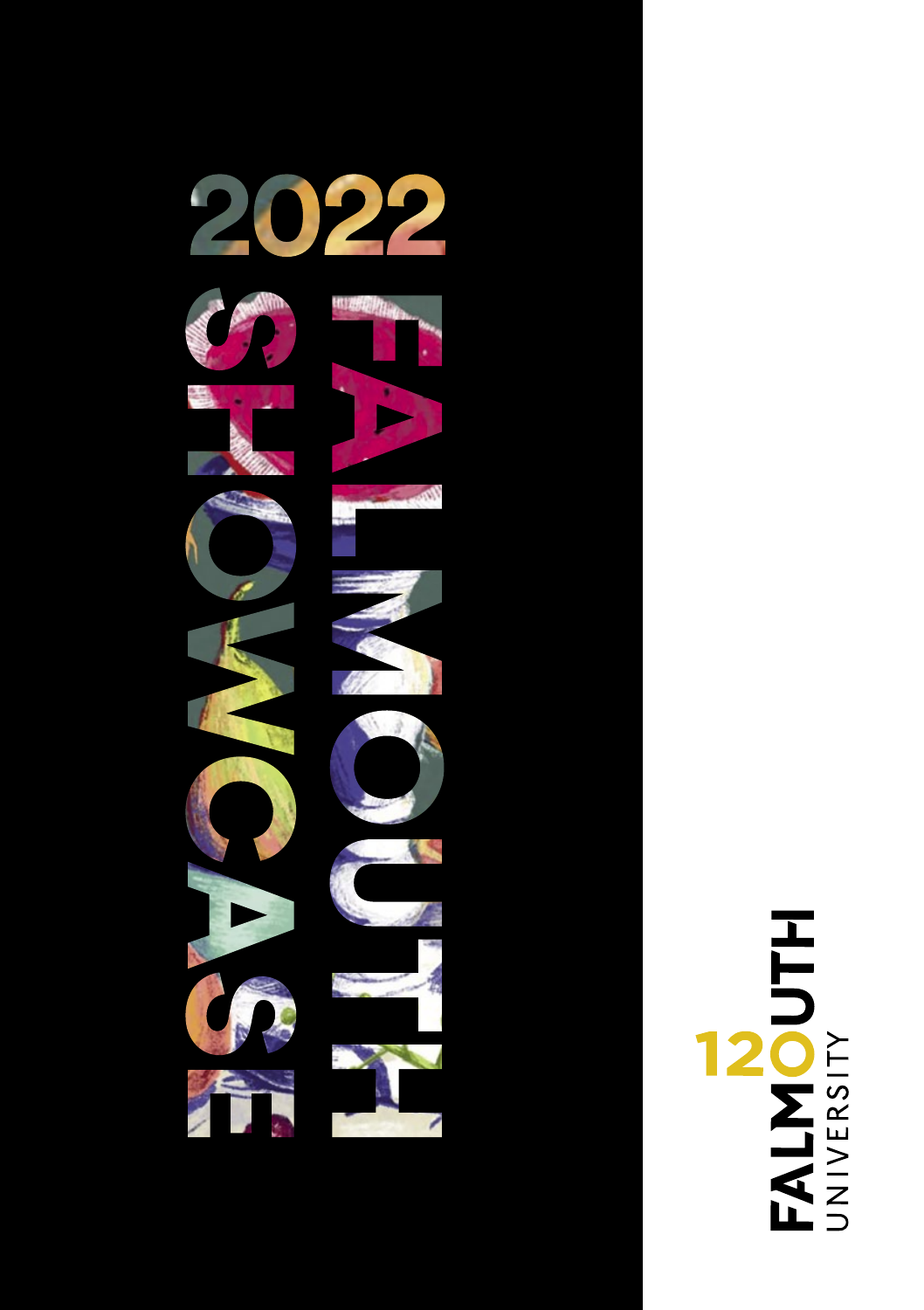

## **Welcome to the Falmouth University Showcase 2022.**

A highlight of the creative calendar, this is a celebration of our graduates' finest work; the culmination of their studies.

An engaging, inspiring and exciting showcase of some of the country's best emerging talent, the Falmouth Showcase is an opportunity to enjoy our students' work before they take their place at the heart of the creative industries.

**Entry to exhibitions is free of charge.**

**TALMOUTH** 

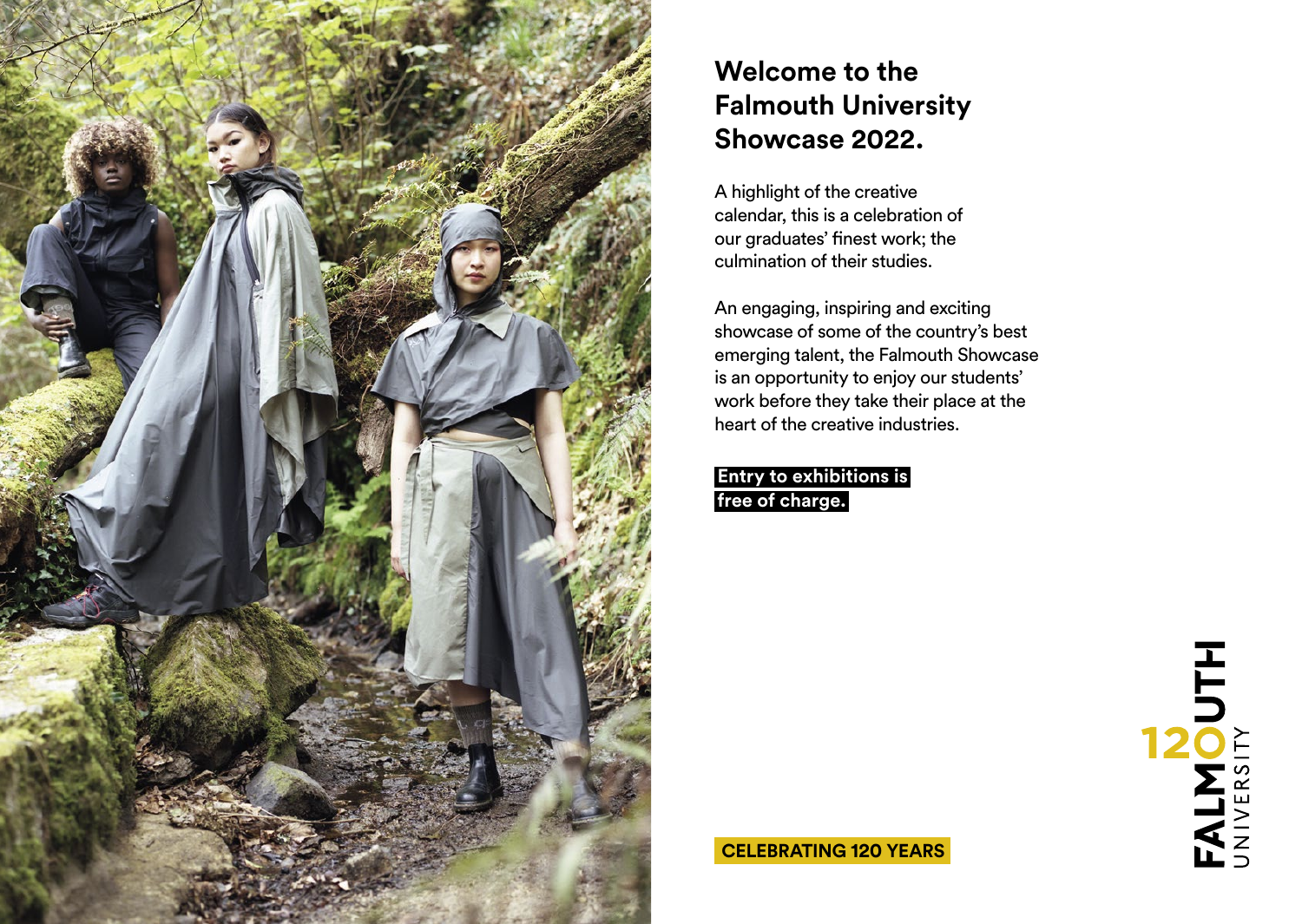## **Show Listings**

| Campus<br>Falmouth | <b>Creative Advertising</b><br>Graphic Design                        |
|--------------------|----------------------------------------------------------------------|
|                    | Drawing<br>Fine Art<br>Illustration                                  |
|                    | Architecture<br><b>Interior Design</b><br>Sustainable Product Design |
|                    | <b>Creative Writing</b><br>Journalism                                |

**Sat 21 May - Thurs 26 May** 10am - 4pm daily

Falmouth Campus Fox Cafe open daily 10am-2pm offering light refreshments.

| Penryn Campus | <b>Fashion Design</b><br><b>Fashion Marketing</b><br><b>Fashion Photography</b><br>Sportswear Design<br><b>Textile Design</b> | <b>Sat 21 May -</b><br>Thurs 26 May<br>10am - 4pm daily                 |
|---------------|-------------------------------------------------------------------------------------------------------------------------------|-------------------------------------------------------------------------|
|               | Marine & Natural History Photography<br>Photography<br>Press & Editorial Photography                                          |                                                                         |
|               | <b>Animation &amp; Visual Effects</b><br>Film<br>Television<br>MA Film & Television                                           |                                                                         |
|               | Games Academy EXPO                                                                                                            | Mon 23 May<br>3pm - 8pm<br>Tues 24 May -<br>Weds 25 May<br>$10am - 5pm$ |
|               | There are multiple food outlets across Penryn Campus<br>offering light refreshments. Opening times may vary.                  |                                                                         |









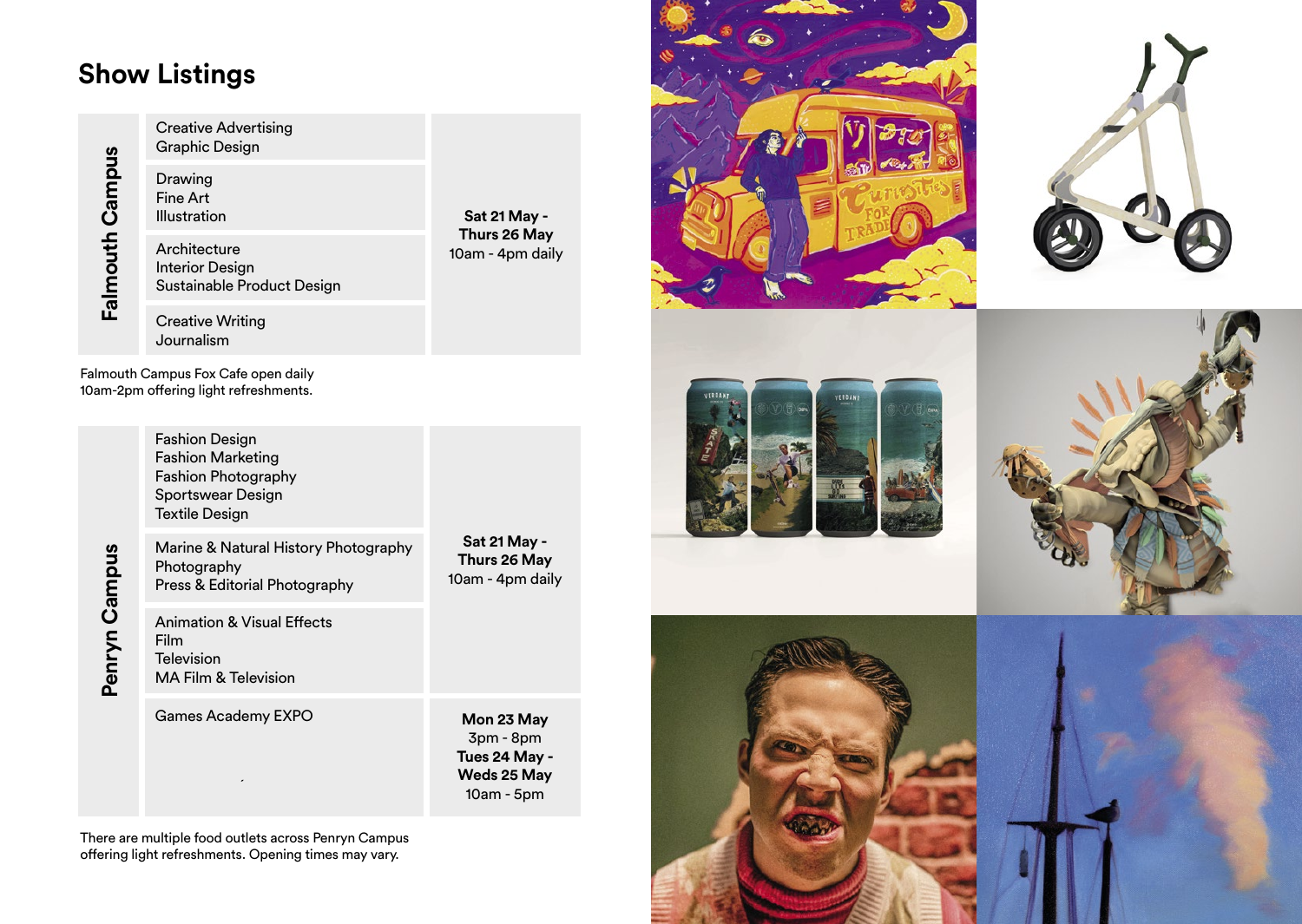



- 
- All Photography **11**
- All Fashion and Textiles **12**
- Film and Television **13**
- Animation & Visual Effects **13**
- 14 Games Academy EXPO